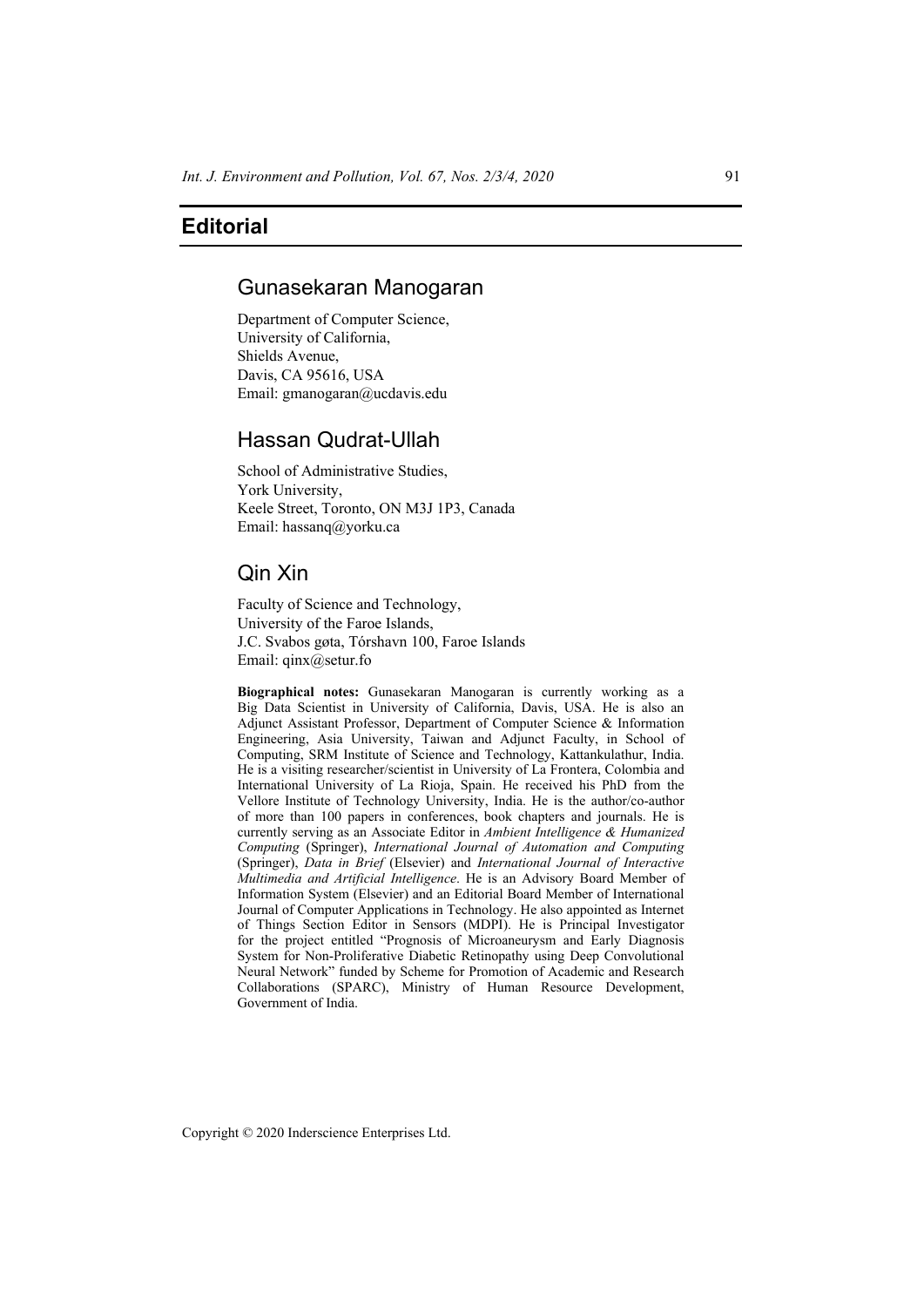#### 92 *G. Manogaran et al.*

Hassan Qudrat-Ullah earned his PhD (Decision Sciences) in 2002 from NUS Business School, National University of Singapore. He held a post-doctoral fellowship at Carnegie Mellon University, USA, in 2002–2003 before joining York University in 2003. His research contributions from 2011 to 2014 include two books *Better Decision Making in Complex*, *Dynamics Tasks* (Springer, 2014), and an edited volume *Energy Policy Modeling in 21st Century*  (Springer, 2013); he also contributed seven journal articles, two book chapters and he has also been invited to several conference proceedings and invited talks. His journal articles are published in such journals as *Decision Support Systems*, *Energy* (two articles), *Telecommunication Systems*, and *International Journal of Technology Management*. His research interests include dynamic decision making, system dynamics modelling, computer-simulated interactive learning environments, and energy planning models. His work has been published in *Energy*, *Energy Policy*, *Decision Support Systems*, *Computers & Education*, and *Simulation & Gaming*. He is the Editor-in-Chief of *International Journal of Complexity in Applied Science and Technology* and Associate Editor of *International Journal of Global Energy Issues*.

Qin Xin graduated with his PhD in Department of Computer Science at University of Liverpool, UK in December 2004. Currently, he is working as a Professor of Computer Science in the Faculty of Science and Technology at the University of the Faroe Islands (UoFI), Faroe Islands. Prior to joining UoFI, he had held various research positions in world-leading universities and research laboratories including Senior Research Fellowship at Universite Catholique de Louvain, Belgium, Research Scientist/Postdoctoral Research Fellowship at Simula Research Laboratory, Norway and Postdoctoral Research Fellowship at University of Bergen, Norway. His main research focus is on design and analysis of sequential, parallel and distributed algorithms for various communication and optimisation problems in wireless communication networks, as well as cryptography and digital currencies including quantum money. Currently, he is serving on Management Committee Board of Denmark for several EU ICT projects and has produced more than 70 peer-reviewed scientific papers.

In the present scenario, pollution has become more common in our day-to-day lives. In general, the term pollution is defined as the process of release of harmful substances into the environment that degrades the quality of air, water, land, and other natural resources. It is evident from the environmental researches that the rapid growth in modern industrial systems and urbanisation forms the most important cause of pollution. The harmful effects of air, water, and land pollution could be minimal in the short term but, if left unaddressed, may lead to irreversible consequences such as climate change in the long run. To effectively resolve these concerns and to prevent the harmful impacts of pollution from a future perspective, this special issue intends to bring out new trends in monitoring air, land, and water pollution. The response from the research community for this special issue is significant, and a total of 7 papers have been selected for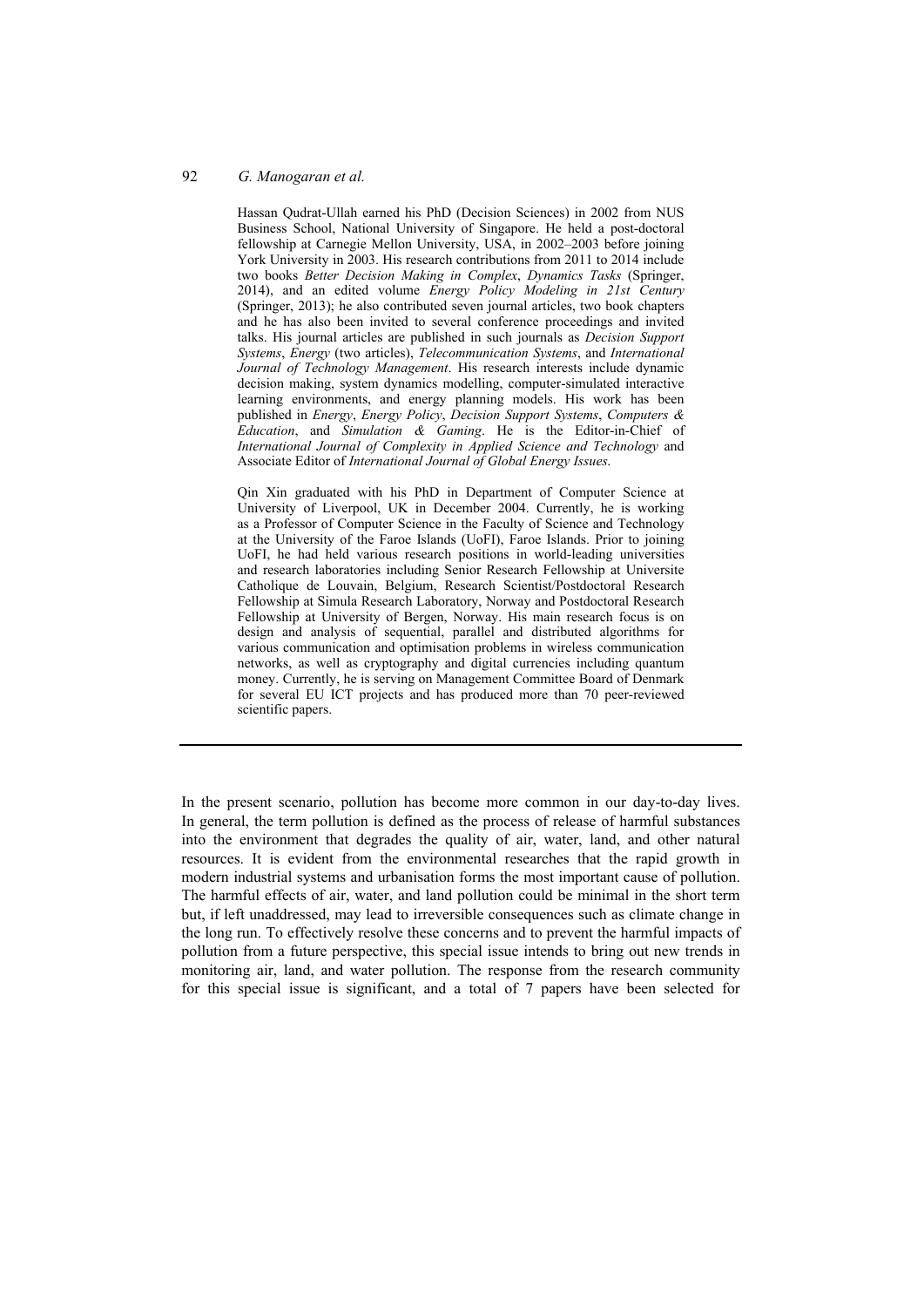#### *Editorial* 93

publication. All the papers published in this special issue have been selected after a careful peer-review process from the domain experts.

The first paper in this special issue presents a unified framework for environmental information disclosure to prevent the harmful effects of pollution and other environmental hazards. The authors provide a structural equation model based on information disclosure, environmental cost, and enterprise value. The conclusions derived from this research work indicate that information disclosure forms the most vital path to attain the unification of environmental and economic benefits from the enterprises

The authors in the next work make a detailed study on karst rocky desertification and its impact on soil degradation and land pollution. The study is made from the perspective of ecological industrial market models. The ecological industrial products and their influence on soil degradation and pollution are clearly envisioned in this work.

The third paper makes an analysis of manufacturing industries in China from the viewpoint of the global value chain on carbon emissions. It is a well-known fact that carbon footprints form the basis of air pollution and several other environmental impacts. Everyday emissions from manufacturing industries release a huge amount of carbon sources into the air. In this work, the authors categorise the manufacturing industries into four sectors, such as low-tech, medium-low-tech, medium-high-tech, and high-tech. The industries are classified into one of these categories based on numerous factors. This work effectively identifies the impacts of carbon sources in the global value chain.

The fourth paper deals with the analysis of soil water movement in agriculture and the harmful effects of water pollution. The soil water nitrogen movements are found using two methods, namely method-combining experiment (field) and numerical simulation (HYDRUS-1D). They find the best water-saving strategy to protect the environment, and also this work suggests some interventions to prevent soil and water pollution for a sustainable future.

In the fifth paper, the authors present drone-assisted spraying models for precision agriculture. The major objective of this work is to prevent soil and air pollution through the deployment of precision agricultural practices.

The next work focuses on ecological red line zoning across Tibet autonomous regions. The analysis is made in terms of ecosystem services and ecological sensitivity. The assessments are made from a regional scale, and the results are convincing.

In the final paper, the authors make an attempt to reduce the impacts of water pollution across various climate regions in the USA. The experimental observations are made under various climate conditions, and the results are satisfactory.

This special issue brings together significant contributions on new trends in monitoring and measuring air, land, and water pollution. We wish to express our sincere